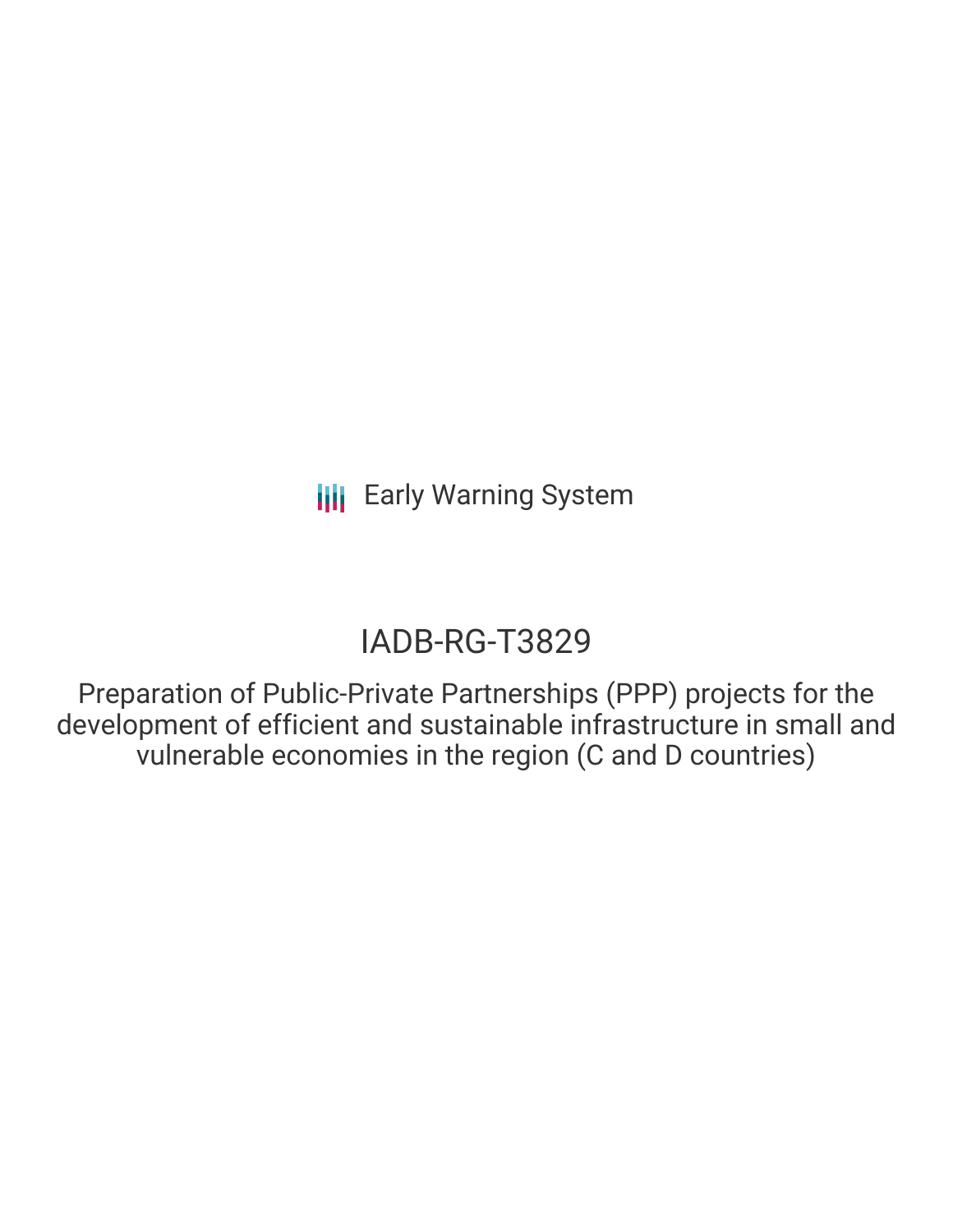

Preparation of Public-Private Partnerships (PPP) projects for the development of efficient and sustainable infrastructure in small and vulnerable economies in the region (C and D countries)

#### **Quick Facts**

| <b>Financial Institutions</b>  | Inter-American Development Bank (IADB)                    |
|--------------------------------|-----------------------------------------------------------|
| <b>Status</b>                  | Approved                                                  |
| <b>Bank Risk Rating</b>        |                                                           |
| <b>Borrower</b>                | Regional                                                  |
| <b>Sectors</b>                 | Infrastructure, Law and Government, Technical Cooperation |
| <b>Investment Type(s)</b>      | Grant                                                     |
| <b>Investment Amount (USD)</b> | \$2.00 million                                            |
| <b>Project Cost (USD)</b>      | \$2.00 million                                            |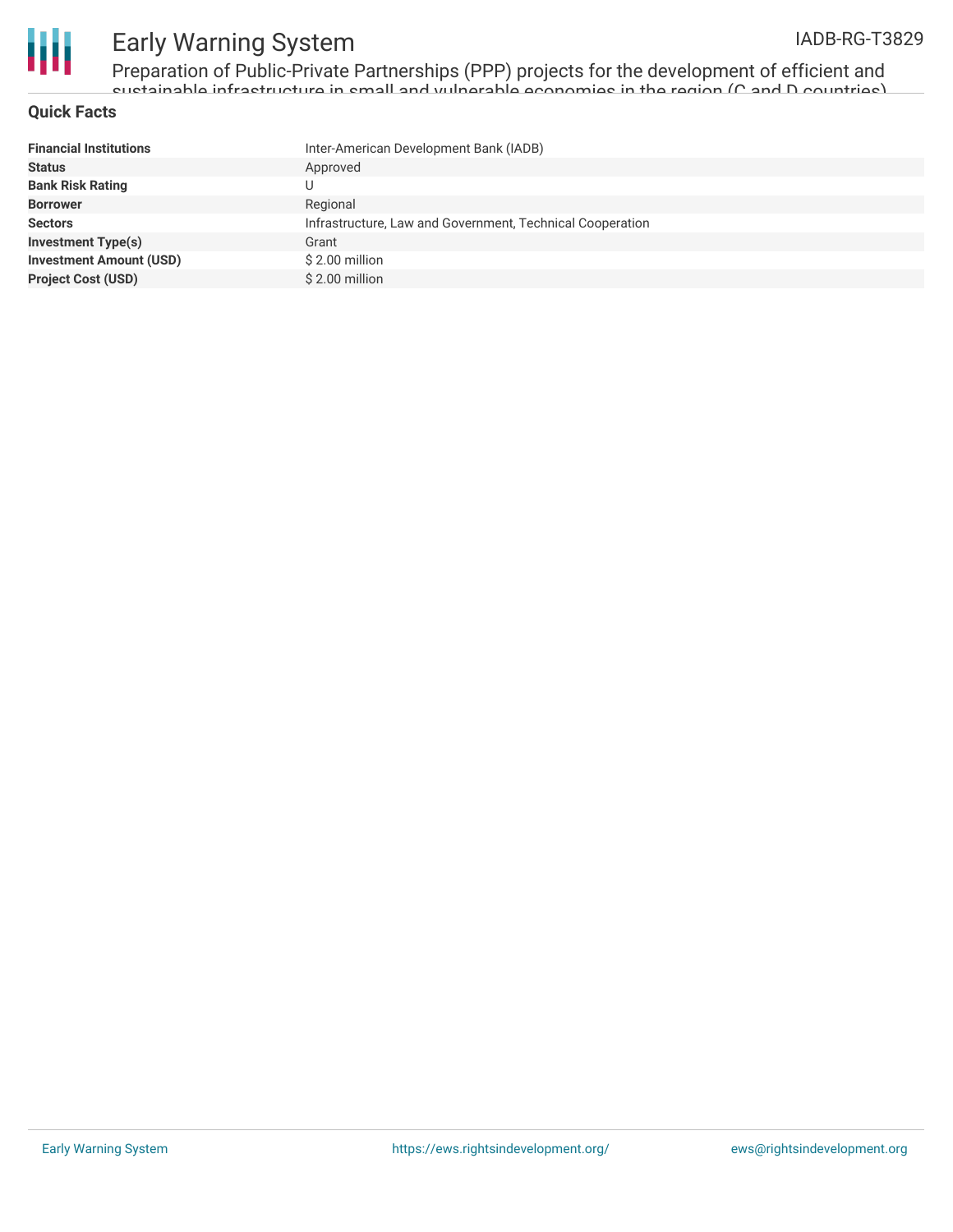

Preparation of Public-Private Partnerships (PPP) projects for the development of efficient and sustainable infrastructure in small and vulnerable economies in the region (C and D countries)

### **Project Description**

The objective of this TC is to continue strengthening the support of the IDB Group to the region in terms of Public-Private Partnerships (PPP) project preparation and development, as well as technical and institutional strengthening, and PPP knowledge generation in Latin America and the Caribbean (LAC) contributing to the funding of the Facility created in 2017 through TC RG-T2998, and later reinforced with other resources. The challenges that the region is currently facing (IDB Macroeconomic Report, 2020) make it even more necessary to promote private participation through efficient and sustainable infrastructure projects in solid and stable regulatory and institutional environments that allow to enhance the multiplier effect of infrastructure over the economy. The demand identified for the preparation of specific projects through PPP schemes has multiplied and far exceeded the resources mentioned. The objective therefore is to partially respond to these requests to ensure efficient and sustainable development through PPPs in the current crisis context always assuring the best possible use of (scarce) public resources, contributing to the economic and inclusive growth of the region.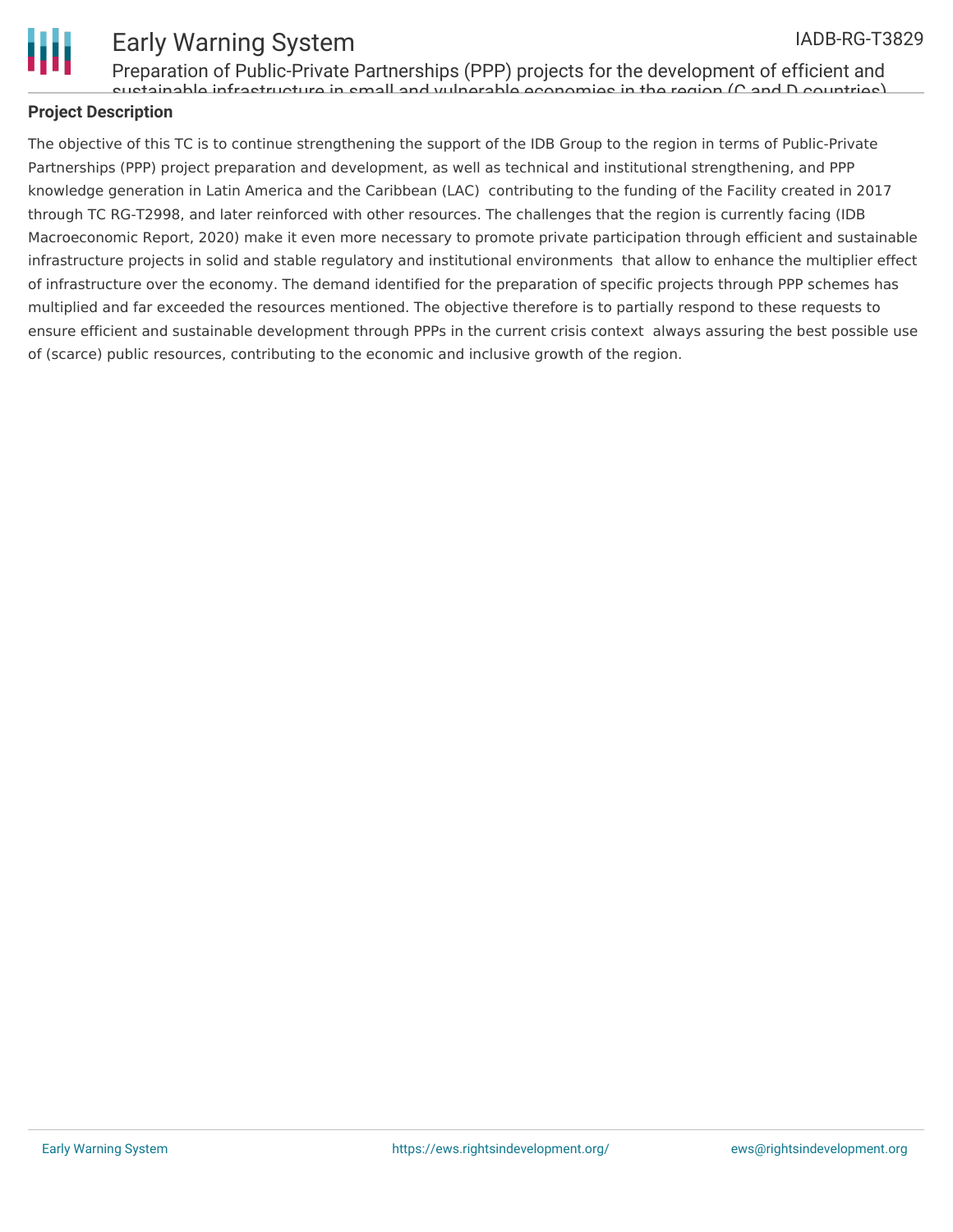

Preparation of Public-Private Partnerships (PPP) projects for the development of efficient and sustainable infrastructure in small and vulnerable economies in the region (C and D countries)

### **Investment Description**

• Inter-American Development Bank (IADB)